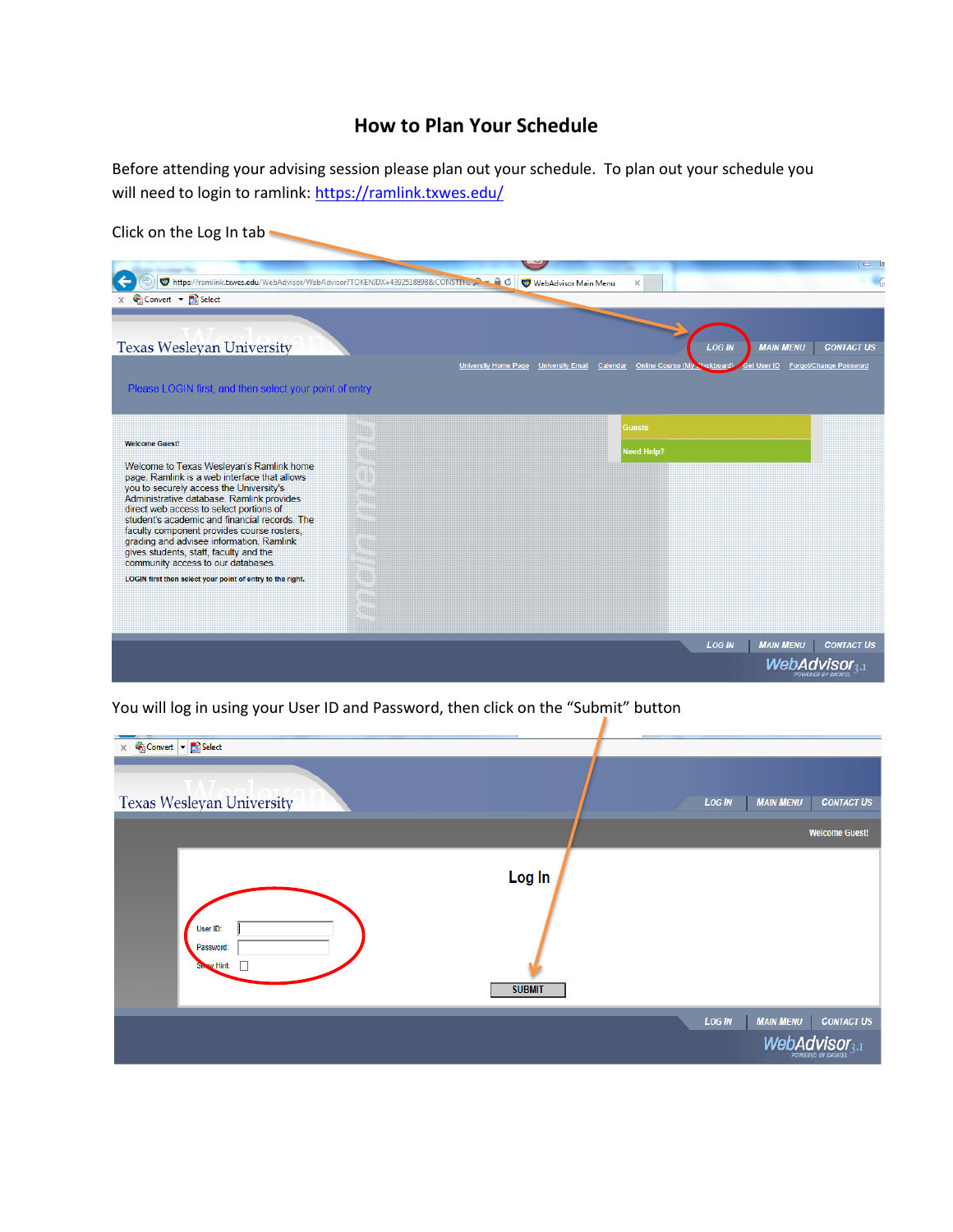## Select the "Students" tab

| <b>Texas Wesleyan University</b>                                                                                                                                                                                                                                                                                                                                                                                                                                                                                                             | <b>MAIN MENU</b><br><b>CONTACT US</b><br><b>LOG OUT</b><br><b>University Home Page</b><br><b>Online Course (My Blackboard)</b><br>Forgot/Change Password<br><b>University Email</b><br>Calendar<br>Get User ID |
|----------------------------------------------------------------------------------------------------------------------------------------------------------------------------------------------------------------------------------------------------------------------------------------------------------------------------------------------------------------------------------------------------------------------------------------------------------------------------------------------------------------------------------------------|----------------------------------------------------------------------------------------------------------------------------------------------------------------------------------------------------------------|
| Please LOGIN first, and then select your point of entry.                                                                                                                                                                                                                                                                                                                                                                                                                                                                                     |                                                                                                                                                                                                                |
| <b>Welcome Shana!</b><br>Welcome to Texas Wesleyan's Ramlink home<br>page. Ramlink is a web interface that allows<br>you to securely access the University's<br>Administrative database. Ramlink provides<br>direct web access to select portions of<br>student's academic and financial records. The<br>faculty component provides course rosters,<br>grading and advisee information. Ramlink<br>gives students, staff, faculty and the<br>community access to our databases.<br>LOGIN first then select your point of entry to the right. | <b>Guests</b><br><b>Applicants</b><br><b>Students</b><br><b>Faculty</b><br><b>Employees</b><br><b>Need Help?</b>                                                                                               |
|                                                                                                                                                                                                                                                                                                                                                                                                                                                                                                                                              | <b>CONTACT US</b><br><b>LOG OUT</b><br><b>MAIN MENU</b><br><i><b>WebAdvisor</b></i>                                                                                                                            |

You will need to run your degree audit to view which classes you still need to take to complete your degree.

| <b>Texas Wesleyan University</b>                                                                                              |                                       | <b>MAIN MENU</b><br><b>CONTACT US</b><br><b>LOG OUT</b><br><b>STUDENTS MENU</b>                                                                           |
|-------------------------------------------------------------------------------------------------------------------------------|---------------------------------------|-----------------------------------------------------------------------------------------------------------------------------------------------------------|
|                                                                                                                               | University Home Page University Email | My Calendar  Online Course (My Blackboard)  Help  Get User ID  Forgot/Change Password<br><b>Email Help</b>                                                |
| To ensure optimal privacy, please logost and close all browser windows when you are done with ramlink.                        |                                       |                                                                                                                                                           |
|                                                                                                                               |                                       |                                                                                                                                                           |
| <b>CURRENT STUDENTS - WEBADV SOR FOR STUDENTS MENU</b>                                                                        |                                       | <b>Welcome Shana!</b>                                                                                                                                     |
|                                                                                                                               |                                       |                                                                                                                                                           |
|                                                                                                                               |                                       | Ramlink resources are available to currently registered students. If you are not currently registered in classes at Texas Wesleyan, contact the Office of |
| Admission at (800) 580-8980 for registration in ormation. Be aware that the links below may display confidential information. |                                       |                                                                                                                                                           |
|                                                                                                                               |                                       |                                                                                                                                                           |
|                                                                                                                               |                                       |                                                                                                                                                           |
| <b>User Account</b>                                                                                                           |                                       | <b>Registration</b>                                                                                                                                       |
| <b>Contact Information &amp; Emergency Alerts</b>                                                                             |                                       | <b>Search for Sections</b><br><b>Register for Sections</b>                                                                                                |
| <b>Opt-Out of Emergency Alerts</b><br><b>Forgot User ID</b>                                                                   |                                       | <b>Register and Drop Sections</b><br><b>ACKNOWLEDGEMENT OF DEBT</b>                                                                                       |
| <b>Forgot/Change Password</b>                                                                                                 |                                       | <b>Buy Books Online (Main Campus Students)</b>                                                                                                            |
| <b>Financial Information</b>                                                                                                  |                                       | <b>Academic Planning/E-Advising</b>                                                                                                                       |
| <b>Student Financial Statement</b><br>1098 Electronic Consent                                                                 |                                       | <b>MAIL COURES</b><br><b>Degree Audit</b>                                                                                                                 |
| View My 1098-T Forms<br>Make a Payment (Plan/Full)                                                                            |                                       |                                                                                                                                                           |
| <b>Other Payments</b>                                                                                                         |                                       | <b>Academic Profile</b>                                                                                                                                   |
| <b>Financial Aid</b>                                                                                                          |                                       | <b>Grades</b><br><b>Grade Point Average by Term</b><br><b>Transcript</b>                                                                                  |
| Financial aid status by year<br>Financial aid status by term                                                                  |                                       | <b>Degree Audit</b><br><b>Test Summary</b>                                                                                                                |
| <b>Financial aid award letter</b><br>Accept or reject my financial aid awards                                                 |                                       | My class schedule<br>My educational plan                                                                                                                  |
|                                                                                                                               |                                       | My profile                                                                                                                                                |
| Communication<br><b>My Documents</b>                                                                                          |                                       |                                                                                                                                                           |
| E-mail My Advisor(s)<br><b>FAFSA Verification (PDF)</b>                                                                       |                                       |                                                                                                                                                           |
| Income Verification (PDF)<br><b>United Methodist Scholarship Application (PDF)</b>                                            |                                       |                                                                                                                                                           |
|                                                                                                                               |                                       |                                                                                                                                                           |
|                                                                                                                               |                                       | <b>STUDENTS MENU</b><br><b>LOG OUT</b><br><b>MAIN MENU</b><br><b>CONTACT US</b>                                                                           |
|                                                                                                                               |                                       |                                                                                                                                                           |
|                                                                                                                               |                                       | WebAdvisor <sub>3.1</sub>                                                                                                                                 |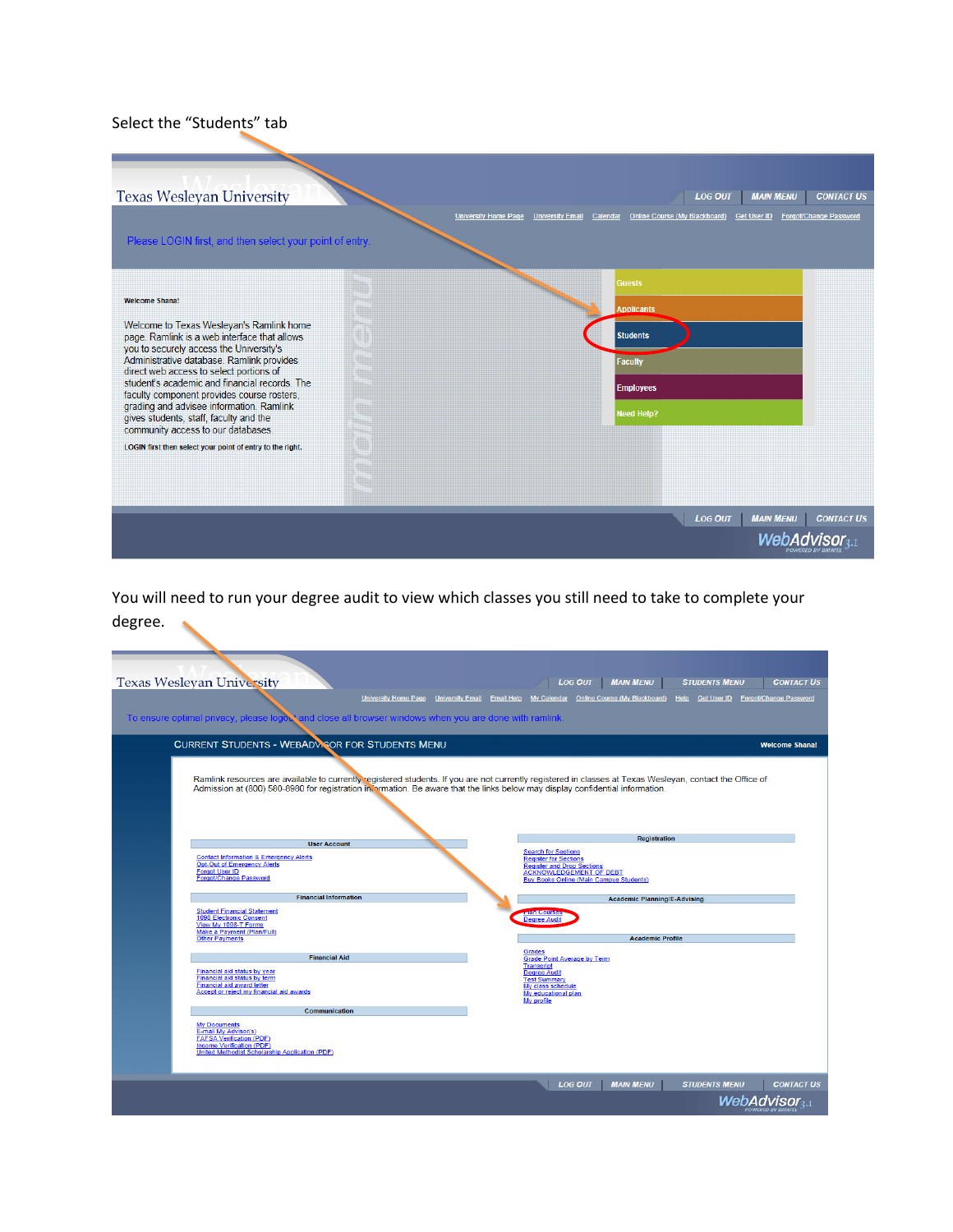Your current degree program should be listed under "Active Programs". Select the radial button next to your "Active Program" to run your degree audit. Then click "Submit" at the bottom of the page.

| <b>Texas Wesleyan University</b>                                          | <b>CONTACT US</b><br>LOG OUT<br><b>MAIN MENU</b><br><b>STUDENTS MENU</b><br><b>HELP</b>        |
|---------------------------------------------------------------------------|------------------------------------------------------------------------------------------------|
| <b>CURRENT STUDENTS</b>                                                   | <b>Welcome Shana!</b>                                                                          |
| You may select either in active program or a ""What if"" program.         | <b>Degree Audit</b>                                                                            |
| $*$ = Required<br>Chopse One Active Programs<br>No active programs found. |                                                                                                |
| What if I changed my program of study?                                    |                                                                                                |
| Include Planned V<br>What work do you want to include?*                   |                                                                                                |
|                                                                           | <b>SUBMIT</b>                                                                                  |
|                                                                           | <b>CONTACT US</b><br><b>MAIN MENU</b><br><b>STUDENTS MENU</b><br><b>HELP</b><br><b>LOG OUT</b> |
|                                                                           | dvisor <sub>3-1</sub><br>POWERED BY DATATEL                                                    |

Review your degree audit and look for the courses that are still required. If a course is required it will state "1 course needed." It might be easier to print out your degree audit to view the classes that are needed. Once you print out your degree audit click on "OK" at the bottom of the page.

```
Program Status: Not Started
                       Current......... Anticipated(*).......
              Required Earned Remaining Additional Remaining
Institutional Credits: 45.00 0.00 45.00 0.00 45.00
Institutional GPA....:
                                Met
Combined Credits: 124.00 0.00 124.00 0.00 124.00
Combined
        GPA....: 2.000
                             Not Met
(*) Anticipates completion of in-progress and registered and planned courses
Statuses: W=Waived, C=Complete, I=In progress, N=Not started
P=Pending completion of unfinished activity
 N) 1: GEC Language Literacy
    > Take the following courses:
    Credits: 0
    N) TAKE ENG-1301
                                     1 course needed
    N) TAKE ENG-1302
                                           1 course needed
    N) TAKE ONE OF THE FOLLOWING COURSES: ENG-2324,
      > ENG-2326, ENG-2327, or ENG-2328
                                            1 course needed
    N) TAKE HUM-2340 OR HUM-2341
                                             1 course needed
```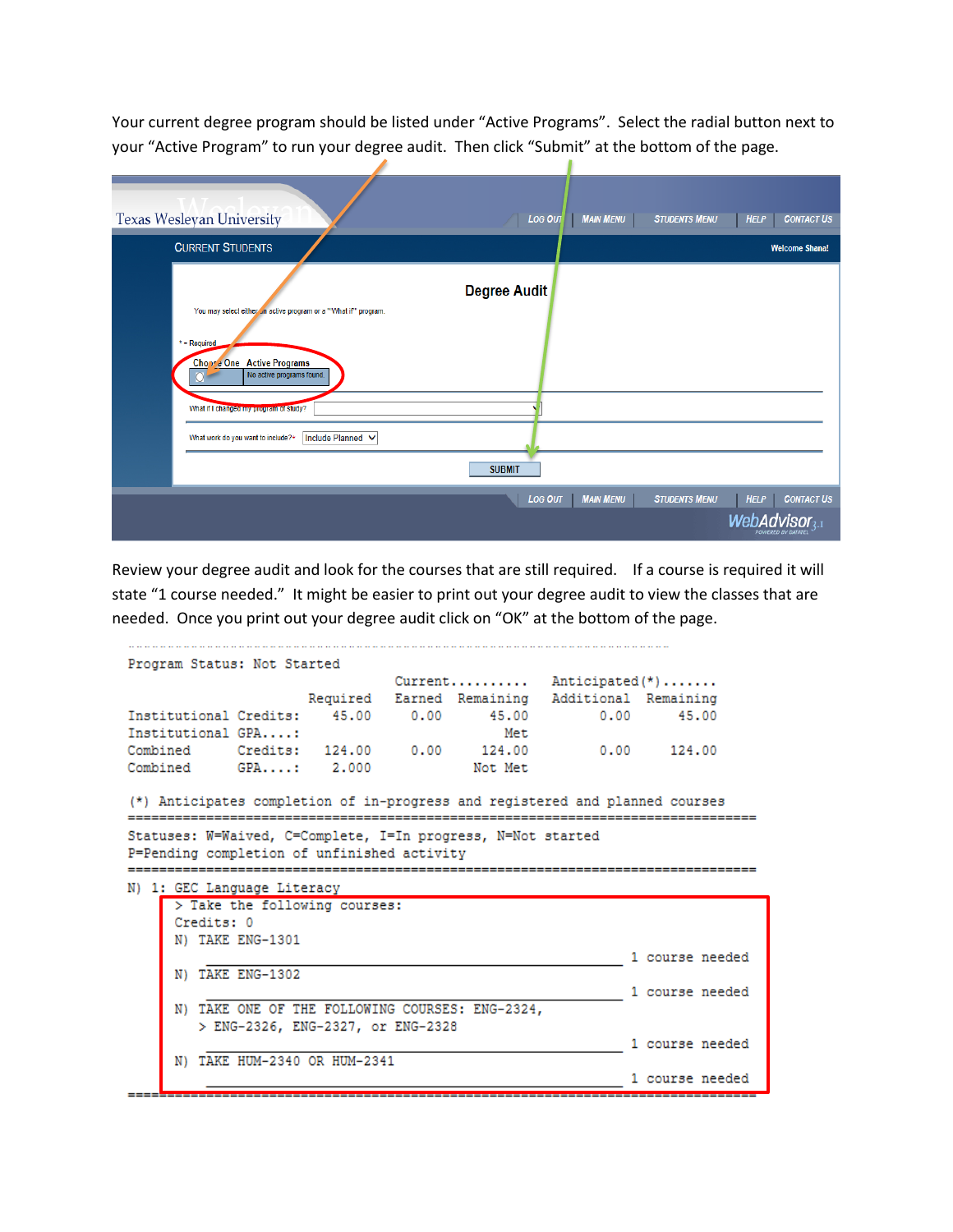Then you will need to search for class sections to determine which classes you will register for. Click on "Search for Sections" on the "Student Menu" tab.

| <b>Texas Weslevan University</b><br><b>University Home Page</b><br>To ensure optimal privacy, please logout and vose all browser windows when you are done with ramlink. | <b>MAIN MENU</b><br><b>CONTACT US</b><br><b>LOG OUT</b><br><b>STUDENTS MENU</b><br><b>Company</b> Forgot/Change Password<br>University Email Email Help My Calendar Online Course (My Blackboard)<br>Help Co |
|--------------------------------------------------------------------------------------------------------------------------------------------------------------------------|--------------------------------------------------------------------------------------------------------------------------------------------------------------------------------------------------------------|
| <b>CURRENT STUDENTS - WEBADVISOR FOR STUDENTS MENU</b>                                                                                                                   | <b>Welcome Shana!</b>                                                                                                                                                                                        |
| Admission at (800) 580-8980 for registration information. Be a ware that the links below may display confidential information.                                           | Ramlink resources are available to currently registered students. If you are not currently registered in classes at Texas Wesleyan, contact the Office of                                                    |
| <b>User Account</b>                                                                                                                                                      | <b>Registration</b>                                                                                                                                                                                          |
| <b>Contact Information &amp; Emergency Alerts</b><br><b>Opt-Out of Emergency Alerts</b><br><b>Forgot User ID</b><br><b>Forgot/Change Password</b>                        | <b>Search for Sections</b><br><b>Register and Drop Sections</b><br><b>ACKNOWLEDGEMENT OF DEBT</b><br><b>Buy Books Online (Main Campus Students)</b>                                                          |
| <b>Financial Information</b>                                                                                                                                             | <b>Academic Planning/E-Advising</b>                                                                                                                                                                          |
| <b>Student Financial Statement</b><br><b>1098 Electronic Consent</b><br>View My 1098-T Forms<br>Make a Payment (Plan/Full)<br><b>Other Payments</b>                      | <b>Plan Courses</b><br><b>Degree Audit</b><br><b>Academic Profile</b>                                                                                                                                        |
| <b>Financial Aid</b>                                                                                                                                                     | Grades<br>Grade Point Average by Term                                                                                                                                                                        |
| Financial aid status by year<br>Financial aid status by term<br>Financial aid award letter<br>Accept or reject my financial aid awards                                   | <b>Transcript</b><br><b>Degree Audit</b><br><b>Test Summary</b><br>My class schedule<br>My educational plan<br>My profile                                                                                    |
| Communication                                                                                                                                                            |                                                                                                                                                                                                              |
| <b>My Documents</b><br>E-mail My Advisor(s)<br><b>FAFSA Verification (PDF)</b><br><b>Income Verification (PDF)</b><br>United Methodist Scholarship Application (PDF)     |                                                                                                                                                                                                              |
|                                                                                                                                                                          | <b>MAIN MENU</b><br><b>LOG OUT</b><br><b>STUDENTS MENU</b><br><b>CONTACT US</b><br>WebAdvisor <sub>3</sub> .                                                                                                 |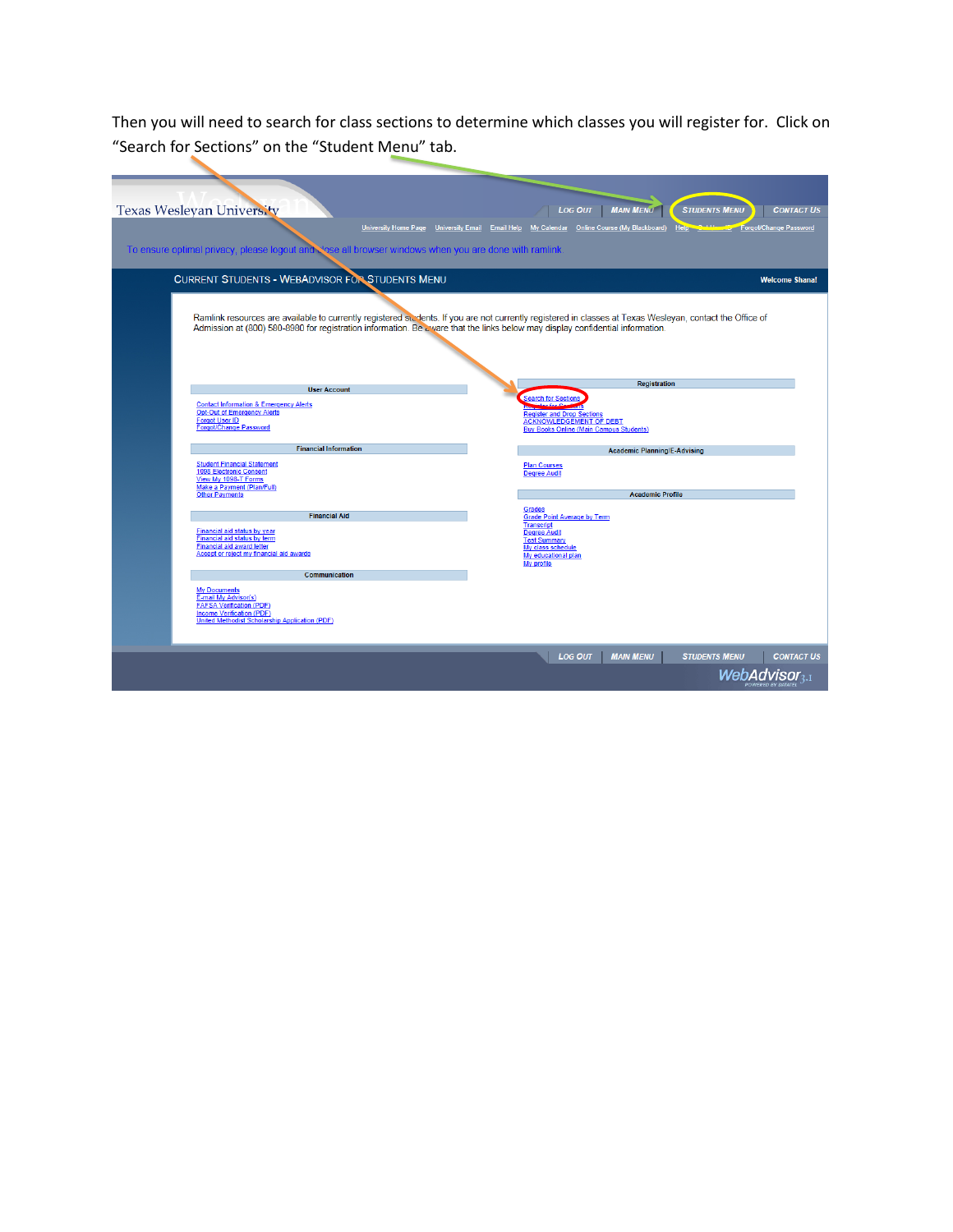Then you will select the term you are planning on registering for in the drop down menu (2014 Fall Term, 2014 Summer 1 Term, etc.)

| <b>Texas Wesleyan University</b>                                                                   | <b>LOG OUT</b><br><b>MAIN MENU</b><br><b>CONTACT US</b><br><b>STUDENTS MENU</b><br><b>HELP</b>                                                                                        |
|----------------------------------------------------------------------------------------------------|---------------------------------------------------------------------------------------------------------------------------------------------------------------------------------------|
| for registration information. Be aware that the links lelow may display confidential information.  | Ramlink resources are available to currently registe ed students. If you are not currently registered in classes at Texas Wesleyan, contact the Office of Admission at (800) 580-8980 |
| <b>CURRENT STUDENTS</b>                                                                            | <b>Welcome Shana!</b>                                                                                                                                                                 |
|                                                                                                    | <b>Search for Sections</b>                                                                                                                                                            |
| Term                                                                                               | $\checkmark$                                                                                                                                                                          |
| <b>Starting On/After Date</b>                                                                      | <b>Ending By Date</b>                                                                                                                                                                 |
| <b>Subjects</b><br>$\checkmark$                                                                    | <b>Course Levels</b><br><b>Course Number Section</b><br>$\checkmark$                                                                                                                  |
| ×,<br>v                                                                                            | Ÿ<br>$\blacktriangledown$                                                                                                                                                             |
| $\checkmark$<br>$\checkmark$                                                                       | Ÿ<br>$\checkmark$                                                                                                                                                                     |
| <b>Sections Meeting After</b><br>$\checkmark$                                                      | <b>Sections Ending Before</b><br>$\checkmark$                                                                                                                                         |
| $\Box$ Tue $\Box$ Wed<br>Mon                                                                       | Thu Fri Sat Sun D                                                                                                                                                                     |
| Course Title Keyword(s)<br><b>Academic Level</b><br>◡<br>Location<br><b>Instructor's Last Name</b> | $\checkmark$                                                                                                                                                                          |
|                                                                                                    | <b>SUBMIT</b>                                                                                                                                                                         |
|                                                                                                    | <b>CONTACT US</b><br><b>MAIN MENU</b><br><b>STUDENTS MENU</b><br><b>HELP</b><br><b>LOG OUT</b>                                                                                        |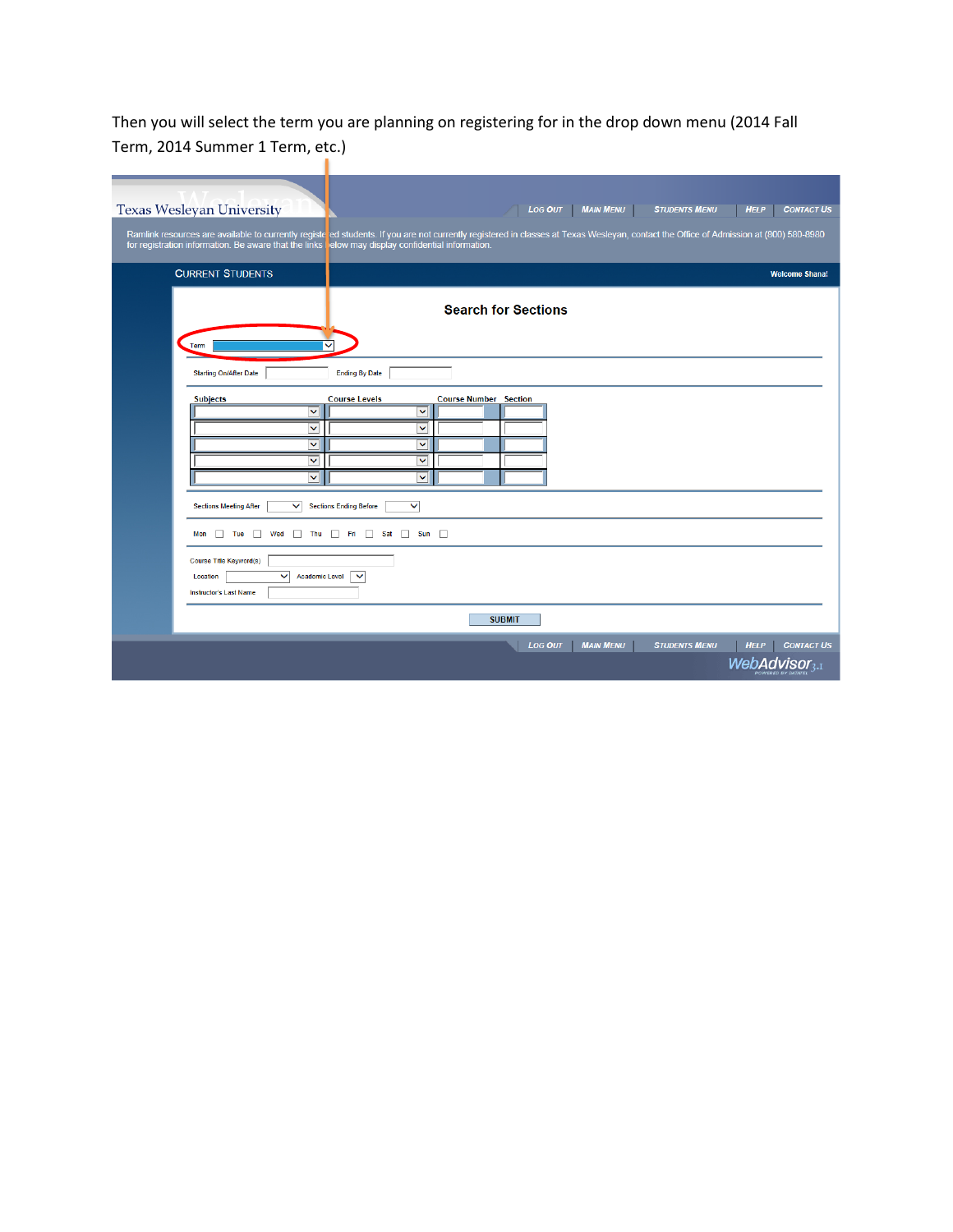Then you will need to choose the "Subject" for the class you are looking for from the drop down menu (Accounting, Business Administration, English, etc.) Type in the desired "Course Number" then click "Submit" at the bottom of the page.

| <b>Texas Wesleyan University</b>                                                                                                    |                                               |                                  | <b>LOG OUT</b>      | <b>MAIN MELU</b> | <b>STUDENTS MENU</b>                                                                                                 | <b>HELP</b>                              | <b>CONTACT US</b>     |
|-------------------------------------------------------------------------------------------------------------------------------------|-----------------------------------------------|----------------------------------|---------------------|------------------|----------------------------------------------------------------------------------------------------------------------|------------------------------------------|-----------------------|
| Ramlink resources are available to currently registered students<br>for registration information. Be aware that the links below may |                                               | isplay confidential information. |                     |                  | If you are not currently registered in classes at Texas Wr Sleyan, contact the Office of Admission at (800) 580-8980 |                                          |                       |
| <b>CURRENT STUDENTS</b>                                                                                                             |                                               |                                  |                     |                  |                                                                                                                      |                                          | <b>Welcome Shana!</b> |
| Term                                                                                                                                |                                               |                                  | Search for Sections |                  |                                                                                                                      |                                          |                       |
| <b>Starting On/After Date</b>                                                                                                       | <b>Ending By Date</b>                         |                                  |                     |                  |                                                                                                                      |                                          |                       |
| <b>Subjects</b><br>◡                                                                                                                | <b>Course Levels</b><br>M                     | <b>Course Number</b> Section     |                     |                  |                                                                                                                      |                                          |                       |
| v                                                                                                                                   | $\checkmark$                                  |                                  |                     |                  |                                                                                                                      |                                          |                       |
| $\checkmark$<br>Ÿ                                                                                                                   | M<br>$\overline{\mathsf{v}}$                  |                                  |                     |                  |                                                                                                                      |                                          |                       |
| $\checkmark$                                                                                                                        | $\checkmark$                                  |                                  |                     |                  |                                                                                                                      |                                          |                       |
| $\checkmark$<br><b>Sections Meeting After</b>                                                                                       | <b>Sections Ending Before</b><br>$\checkmark$ |                                  |                     |                  |                                                                                                                      |                                          |                       |
| Tue Wed Thu Fri Sat Sun<br>Mon                                                                                                      |                                               |                                  |                     |                  |                                                                                                                      |                                          |                       |
| Course Title Keyword(s)<br><b>Academic Level</b><br>$\checkmark$<br>Location<br><b>Instructor's Last Name</b>                       | $\checkmark$                                  |                                  |                     |                  |                                                                                                                      |                                          |                       |
|                                                                                                                                     |                                               |                                  | <b>SUBMIT</b>       |                  |                                                                                                                      |                                          |                       |
|                                                                                                                                     |                                               |                                  | <b>Log OUT</b>      | <b>MAIN MENU</b> | <b>STUDENTS MENU</b>                                                                                                 | <b>HELP</b><br>WebAdvisor <sub>3-1</sub> | <b>CONTACT US</b>     |